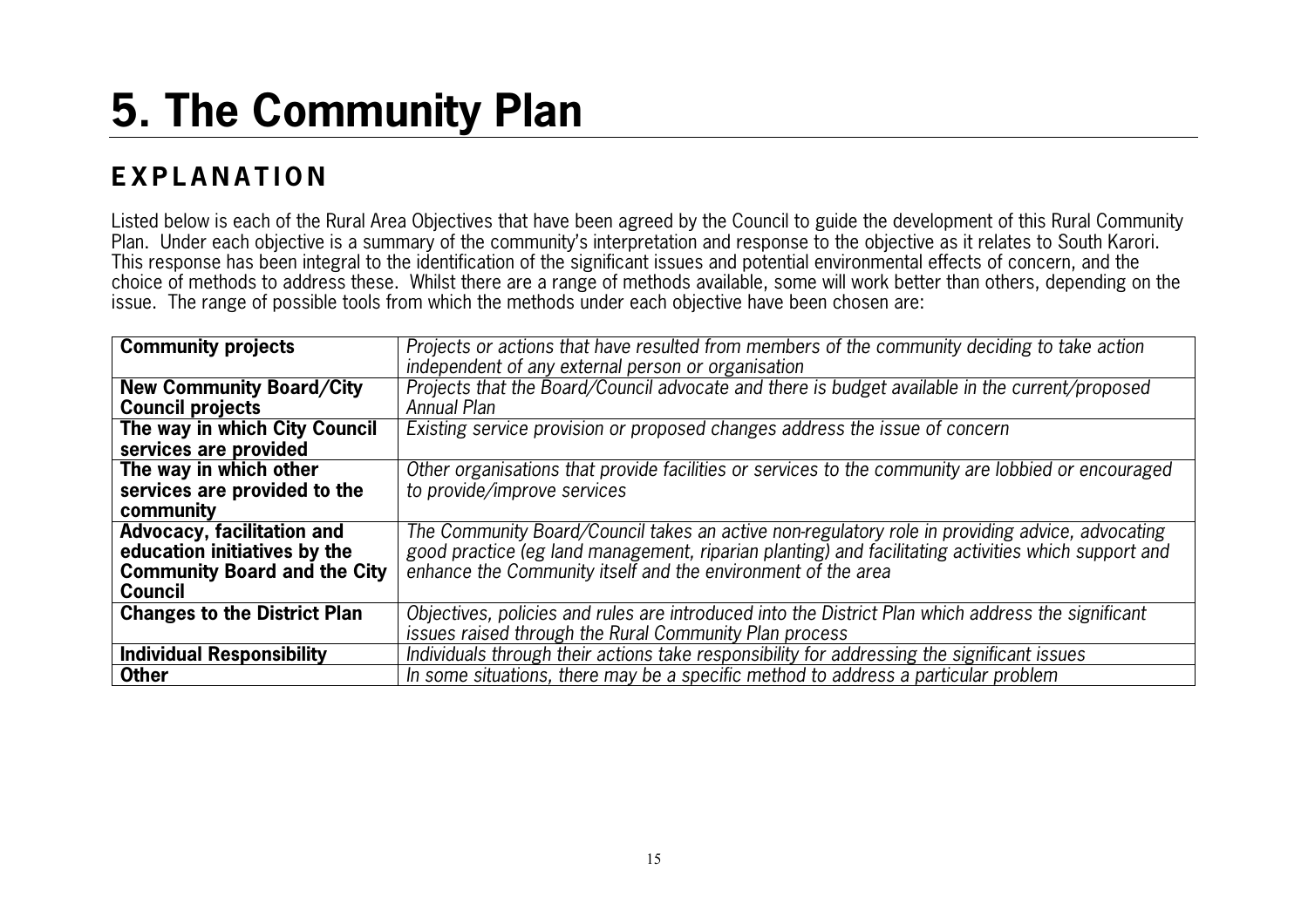### THE SOUTH KARORI COMMUNITY'S RESPONSE TO THE RURAL AREA **OBJECTIVES, SIGNIFICANT ISSUES AND PROPOSED METHODS**

**Rural Area Objective 1 To encourage and facilitate community involvement in decision-making for the future of Wellington's rural areas through the Makara/Ohariu Community Board, residents groups, and through the development of rural community plans**

*South Karori Community Response*: South Karori residents are very interested in the future of their area and have been very involved in the development of this community plan. There is a good community spirit and a culture of support for each other. It is important to note that the views expressed in the formation of this plan were not always unanimous and that this is an important aspect of the diversity within the community. Despite this, there is an overall willingness to work through the divergence and establish a basis on which a future of certainty can be achieved, both about each other's own interests, and the individual and collective relationship with the Council and Community Board.

#### **Significant Issues Identified:**

| South Karori Road area |                                                                                                                                                                      | Southern coast area |                                                                                                                                                           |
|------------------------|----------------------------------------------------------------------------------------------------------------------------------------------------------------------|---------------------|-----------------------------------------------------------------------------------------------------------------------------------------------------------|
|                        | Some residents do not feel that they are represented by the<br>Makara/Ohariu Community Board and that their area of interest<br>or concern is not generally the same |                     | Relationships with neighbouring landowners and the initiative of individuals<br>have featured more in the past than collective input into decision-making |
|                        | Sometimes it is not known that the Community Board is involved<br>in issues affecting the area                                                                       |                     |                                                                                                                                                           |

| Advocacy, facilitation and          | The Community Board/Council will use opportunities to be advocates/facilitators of community decision- |
|-------------------------------------|--------------------------------------------------------------------------------------------------------|
| education initiatives by the        | making in South Karori                                                                                 |
| <b>Community Board and the City</b> |                                                                                                        |
| Council                             |                                                                                                        |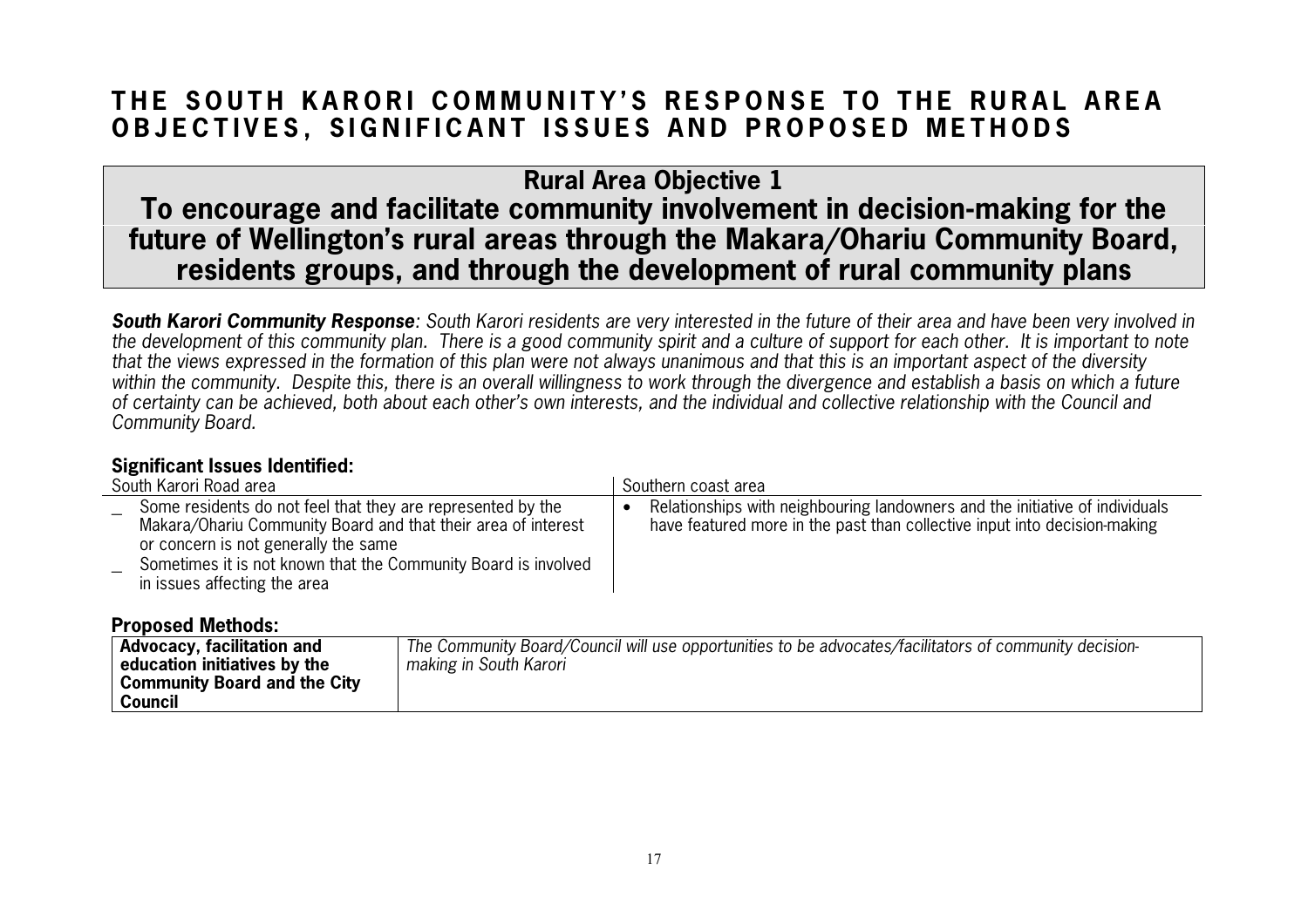### **Rural Area Objective 2 To maintain and enhance rural character, amenity and identity for people living, working and visiting the rural area**

*South Karori Community Response:* While 'character' is very subjective, there was a strong attempt within the community to try and define what it means. Thus, the area was described as having a special character defined by:

- •rugged and mostly undeveloped hills, interesting landforms
- •views and landscape environment
- •relatively steep sided valleys (so houses are often close to the stream)
- •its own microclimate
- •a spectacular coastline and wild coastal environment that can be bleak and windswept
- •pastoral land, useful land
- •some original native forest and regenerating bush as well as some exotic trees
- range of animals
- streams and freshwater springs, uncontrived regenerating bush along the Karori stream
- •fresh air, sense of remoteness
- •low-density housing allowing privacy/seclusion, quiet lifestyle
- •limited access (narrow, winding, no-exit roads)
- •a distinctly rural area despite its proximity to Wellington City.

The residents in the area support each other in lots of ways and socialise together, reinforcing a close-knit identity.

To maintain and enhance this rural character, amenity and identity, population growth, land use activities and traffic growth in the South Karori area should be limited. There should be controls on new development to address any adverse effects on the existing rural lifestyle, farming and natural character of the area.

### **Significant Issues Identified:**

| South Karori Road area |                                                                | Southern coast area |                                                               |
|------------------------|----------------------------------------------------------------|---------------------|---------------------------------------------------------------|
|                        | Loss of residential privacy, seclusion and bush-clad hill-side |                     | Loss of rugged, undeveloped coastal escarpment and beach      |
|                        | character                                                      |                     | Loss of rugged, empty and 'wild' character                    |
|                        | Loss of significant landscapes: Wrights Hill                   |                     | Loss of significant landscapes: Hawkins Hill/Te Kopahau Ridge |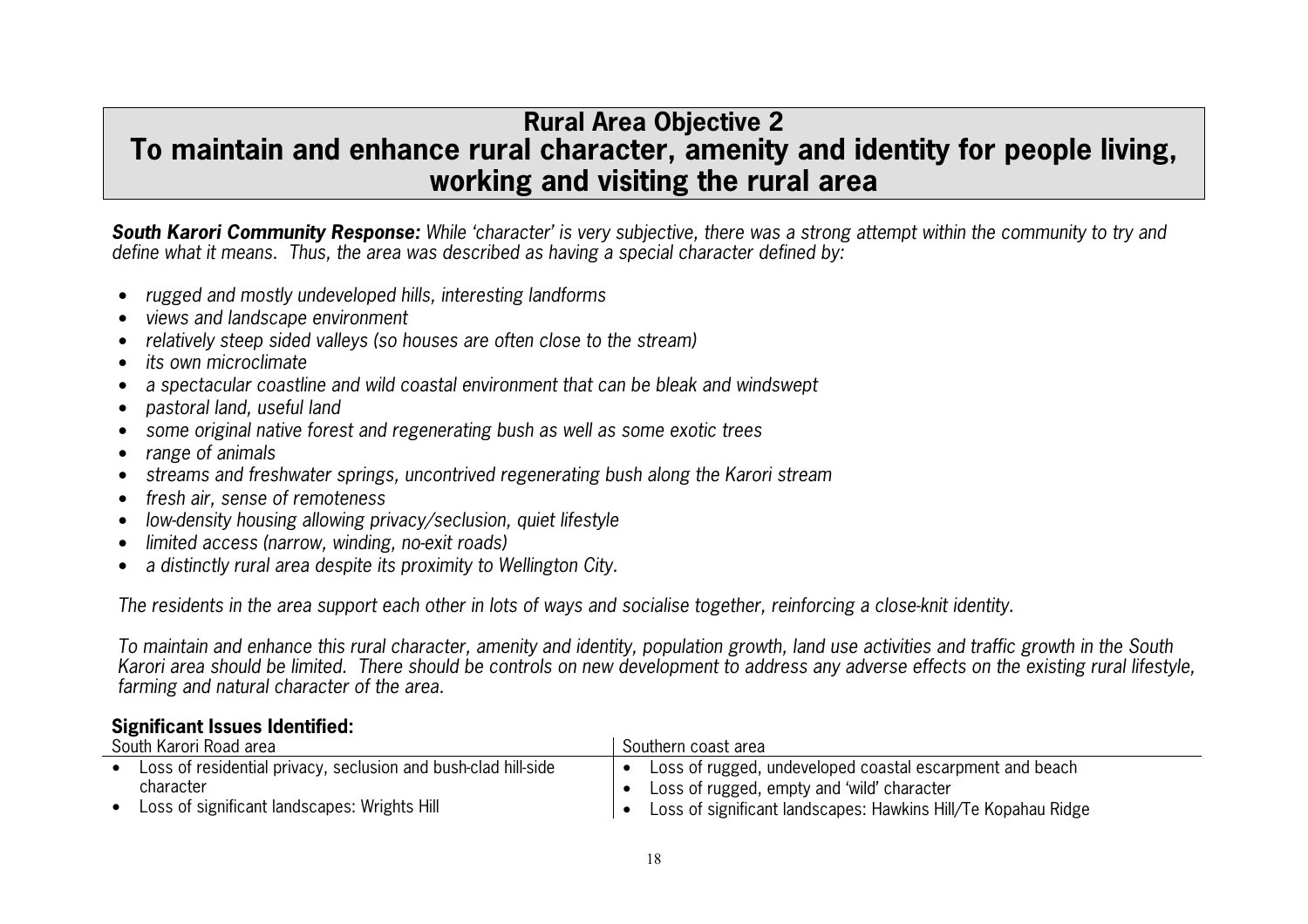#### **Proposed Methods:**

| <b>Changes to the District Plan</b>   | Performance Standards should be introduced to address potential effects on character and amenity arising |
|---------------------------------------|----------------------------------------------------------------------------------------------------------|
| (see Appendix 1 for specific District | from greater flexibility for subdivision and development                                                 |
| Plan provisions which may be          |                                                                                                          |
| introduced through a formal District  |                                                                                                          |
| Plan Change)                          |                                                                                                          |
| <b>Individual Responsibility</b>      | Neighbours should consult together when they know they may do something which will have an impact on     |
|                                       | another's amenity or the wider amenity of the area                                                       |

### **Rural Area Objective 3 To provide opportunities for rural living where the environment and the local infrastructure are able to support and accommodate growth**

*South Karori Community Response:* Some limited further subdivision would be acceptable but not too much (some concern about effects on rural character and the capacity of South Karori Road for example). Larger landowners have greater land management issues to grapple with so it would be fair to allow some subdivision of larger lots. In relation to the southern coast area, there is some concern that subdivision could result in the loss of land with very unique and special character. Subdivision could be acceptable where natural features support and promote this, and enable the consolidation of families.

Limited further subdivision should be allowed when:

- •It maintains the rural, low-density and bush/farming character of the area
- •The overall number of additional new lots are limited so that there can be adequate management of additional traffic impacts
- •Areas of regenerating bush are protected as far as possible
- •The impact on water courses and run-off is carefully managed
- •The impact on visual amenity for existing residences is negligible
- •The impact on the natural environment is negligible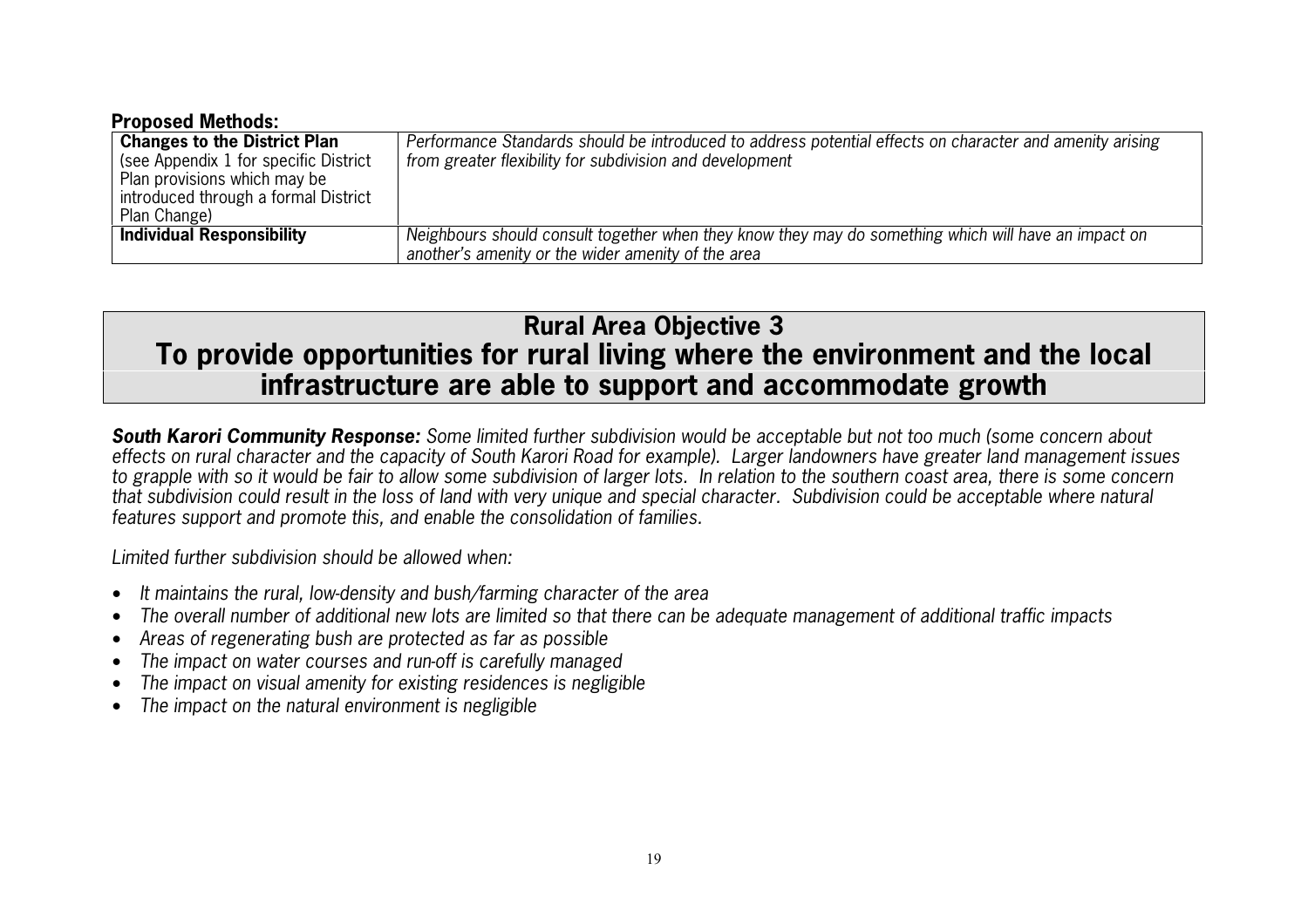### **Significant Issues Identified:**

| South Karori Road area                                         | Southern coast area                                                                                                 |  |  |
|----------------------------------------------------------------|---------------------------------------------------------------------------------------------------------------------|--|--|
| • There are already smaller lots providing for 'rural living'. | The environment and current infrastructure could support some further                                               |  |  |
| • Some more households could be accommodated on South          | growth although the present roading infrastructure may restrict this in                                             |  |  |
| Karori Road given the current infrastructure and environmental | some situations                                                                                                     |  |  |
| capacity                                                       | As the larger blocks have not been previously fragmented, the impacts on                                            |  |  |
| <b>Proposed Methods:</b>                                       | the environment and infrastructure will need to be monitored                                                        |  |  |
| <b>Changes to the District Plan</b>                            | Provisions within the District Plan providing for subdivision and land use activities will be clear and flexible. A |  |  |
| (see Appendix 1 for specific District                          | "standards-based" approach will replace the traditional minimum allotment control. This approach will               |  |  |
| Plan provisions which may be                                   | preserve the unique environmental features of the area, through environmental and amenity standards.                |  |  |
| introduced through a formal District                           | Subdivision and land use activities which have the potential to cause significant adverse effects will be subject   |  |  |
| Plan Change)                                                   | to a rigorous consent process.                                                                                      |  |  |

### **Rural Area Objective 4 To allow for efficient, convenient and safe access for people and goods to and within the rural area**

*South Karori Community Response:* There have been problems with speed and dangerous driving. Some corners are considered to be particularly bad. A white line may help. Potential conflict with mountain bike users, pedestrians and cars is also an issue. It is imperative that vehicular speeds on rural roads should be reduced, that dangerous sections of road should be better managed and that all traffic (including cyclists) is (are) made aware of the restrictive nature of rural roads. Non-residential activities appear to generate more traffic than residences.

Individuals with ideas for improvements to the roading system should be supported.

### **Significant Issues Identified:**

| South Karori Road area |                                                                                                                                                                                                                                                                         | Southern coast area                                                                                                                                                                                                                      |  |
|------------------------|-------------------------------------------------------------------------------------------------------------------------------------------------------------------------------------------------------------------------------------------------------------------------|------------------------------------------------------------------------------------------------------------------------------------------------------------------------------------------------------------------------------------------|--|
|                        | Conflicts between road users - motor vehicles, cyclists,<br>pedestrians, horseriders                                                                                                                                                                                    | The efficiency, convenience and safety of access is adequate for the<br>present population                                                                                                                                               |  |
|                        | Traffic generated by the Sewage Treatment Plant and other<br>possible non-residential activities will need to be considered in<br>relation to access down South Karori Road<br>Vehicle network capacity constraints during peak hours: Karori<br>Road and Karori tunnel | Vehicle network capacity constraints during peak hours: South Makara<br>Road, Makara Road, Karori Road and Karori tunnel<br>Vehicle network access and capacity constraints during all hours: Brooklyn<br>Hill and Ashton-Fitchitt Drive |  |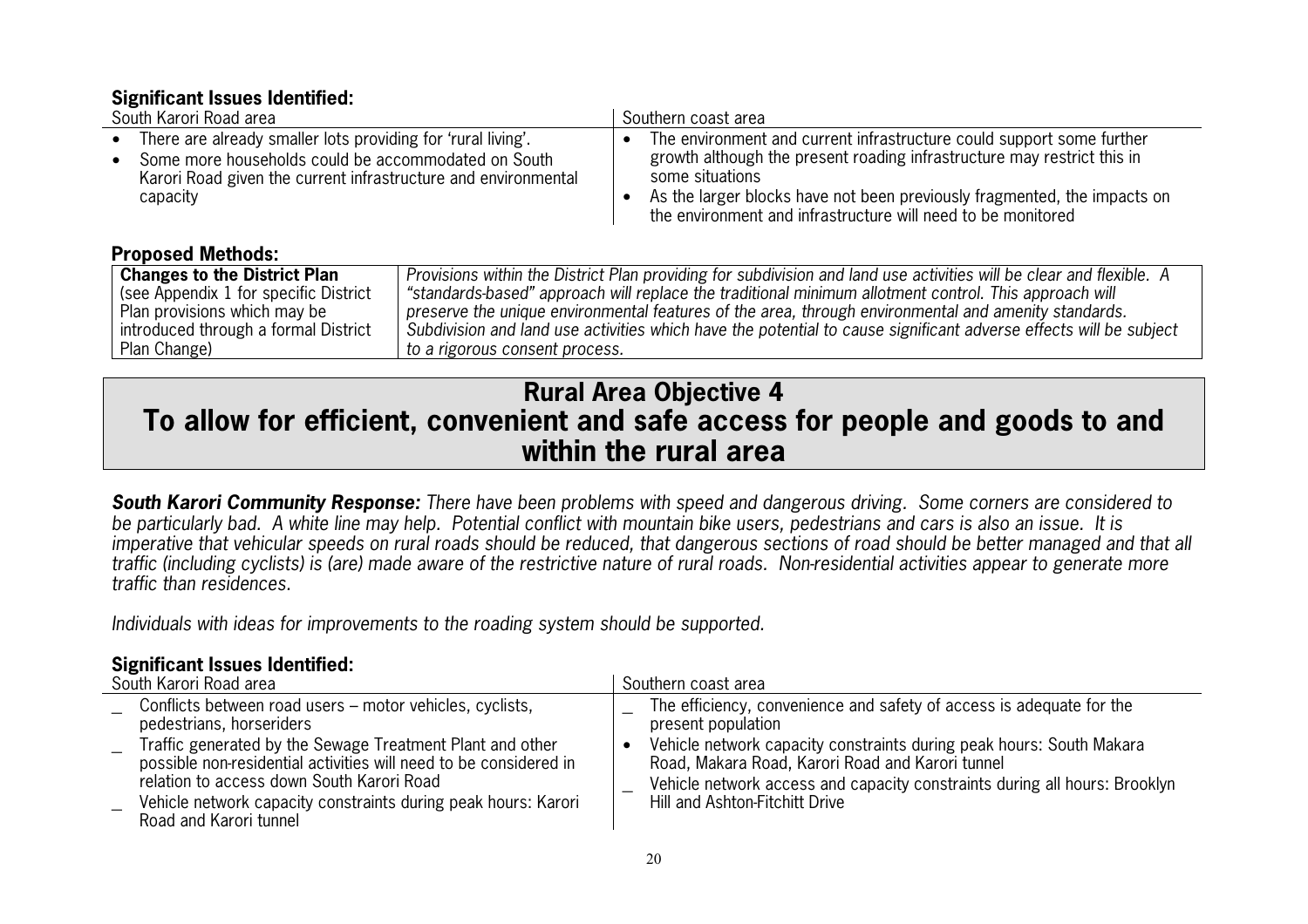| <b>Proposed Methods:</b>                                                                                                                                             |                                                                                                                                                                                                                                               |  |  |  |
|----------------------------------------------------------------------------------------------------------------------------------------------------------------------|-----------------------------------------------------------------------------------------------------------------------------------------------------------------------------------------------------------------------------------------------|--|--|--|
| The way in which City Council                                                                                                                                        | Extension of line marking and signage improvements to be undertaken                                                                                                                                                                           |  |  |  |
| services are provided                                                                                                                                                |                                                                                                                                                                                                                                               |  |  |  |
| <b>Changes to the District Plan</b><br>(see Appendix 1 for specific District<br>Plan provisions which may be<br>introduced through a formal District<br>Plan Change) | More flexible subdivision and land use rules will require performance standards to be incorporated into the<br>District Plan to address any potential effects on the efficiency, convenience and safety of the roading system<br>in this area |  |  |  |

### **Rural Area Objective 5 To monitor and, where necessary, improve the safety of rural roads to mitigate any traffic effects arising from rural living and land use activities**

*South Karori Community Response:* Ongoing safety is important, especially if there is to be change. Many feel that the nature of the rural road adds to the character of the area and shouldn't be upgraded too much. One suggestion is that the back roads of the rural area be opened up for certain traffic – sewage treatment plant vehicles, cyclists, forestry trucks so that this traffic bypasses existing settlements.

#### **Significant Issues Identified:**

| South Karori Road area |                                                                                                                       | Southern coast area |                                                                                                                                 |
|------------------------|-----------------------------------------------------------------------------------------------------------------------|---------------------|---------------------------------------------------------------------------------------------------------------------------------|
|                        | Monitoring will be needed to assess the traffic and safety<br>impacts of any further development on South Karori Road |                     | Monitoring will be needed to assess the traffic and safety impacts of any<br>further development within the Southern Coast area |

| The way in which City Council<br>Extension of line marking and signage improvements |                                                                                                     |  |  |
|-------------------------------------------------------------------------------------|-----------------------------------------------------------------------------------------------------|--|--|
| services are provided                                                               |                                                                                                     |  |  |
| <b>Individual Responsibility</b>                                                    | I Individuals through their actions take responsibility for driving safely                          |  |  |
| <b>Other</b>                                                                        | Monitoring of traffic safety through various mechanisms including surveys and road accident records |  |  |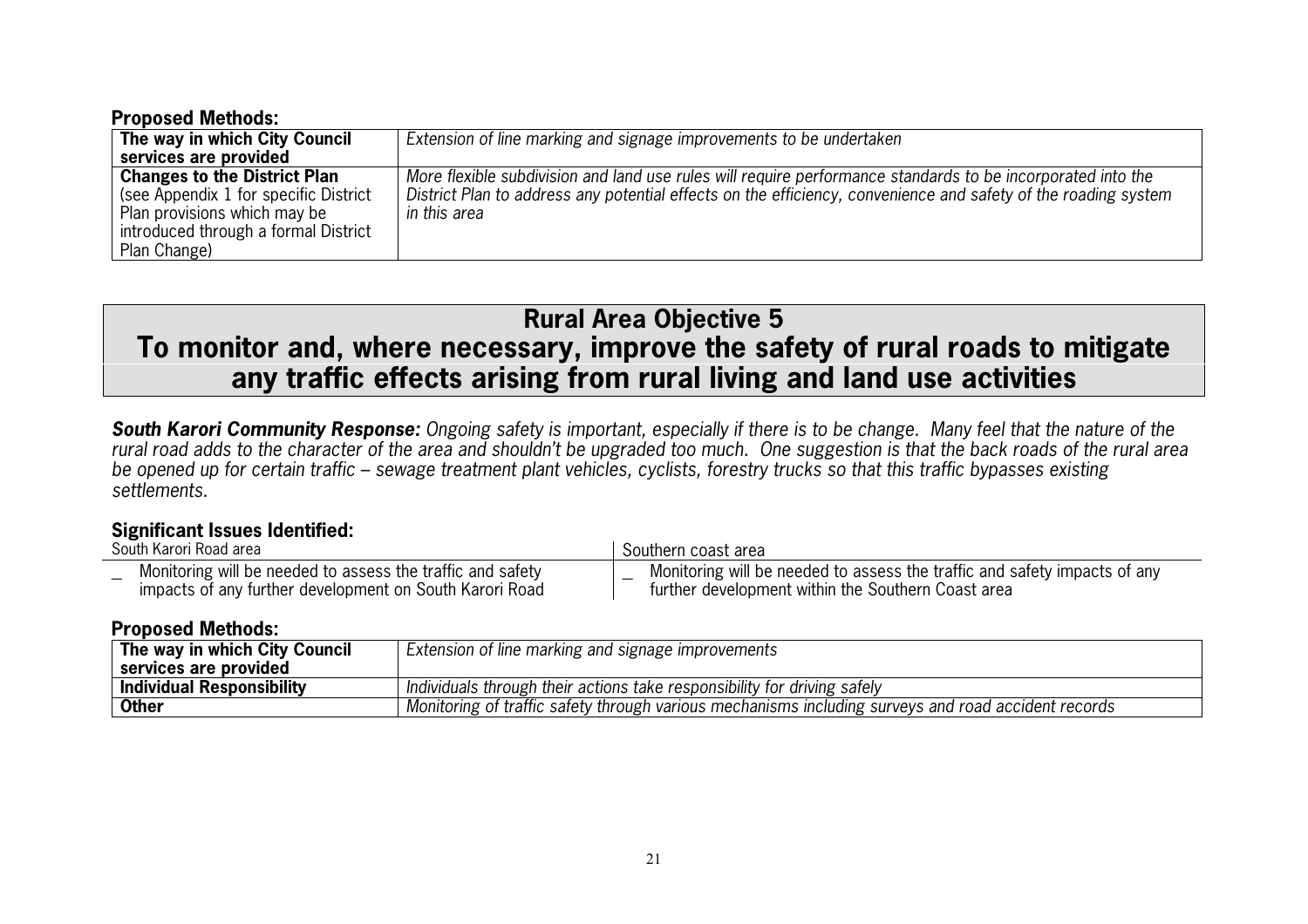

**View Looking North from End of South Karori Road**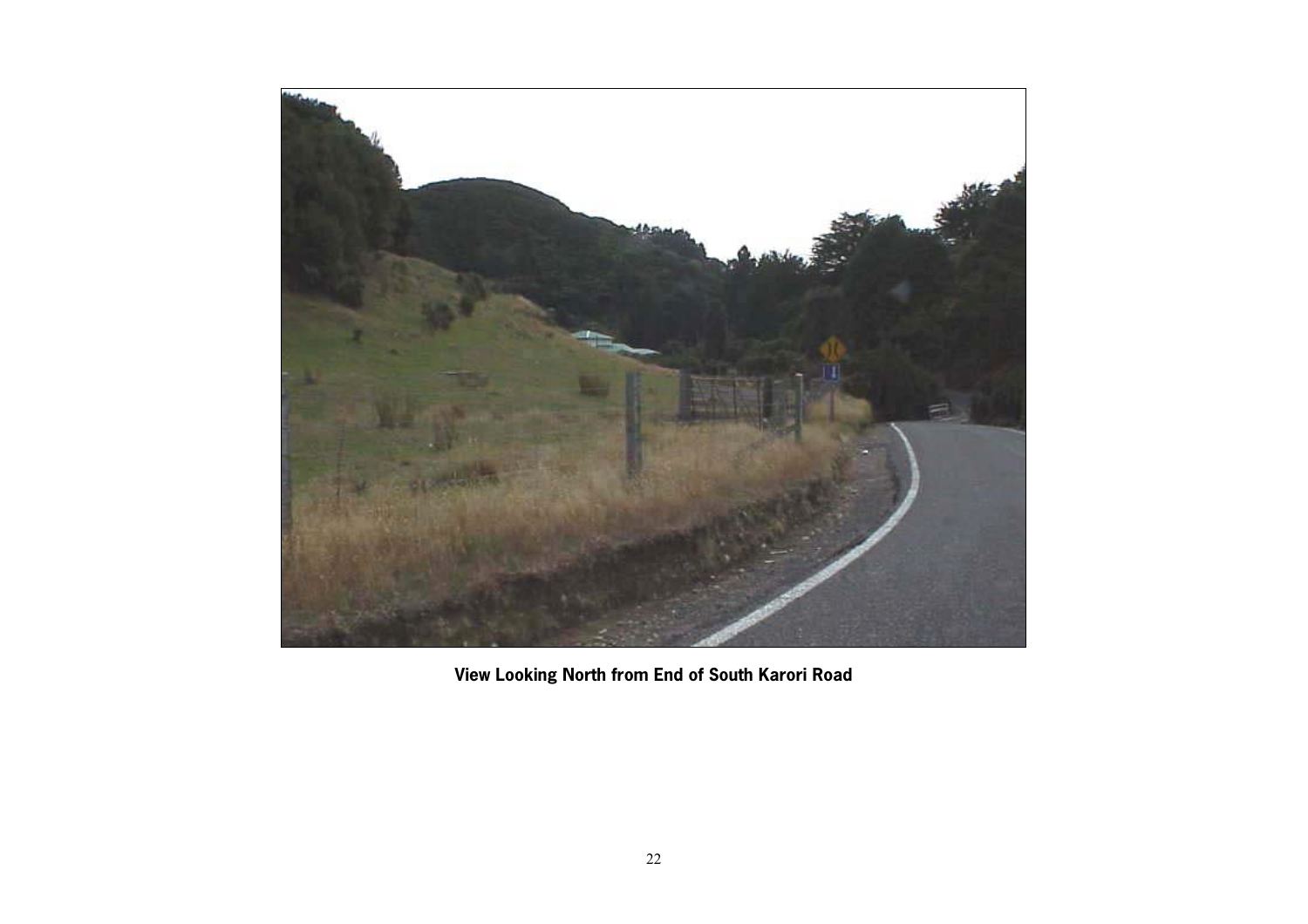### **Rural Area Objective 6 To protect important ridgelines, landscapes and views**

*South Karori Community Response:* There are different views on how ridgelines should be managed within the community. Some residents value undeveloped ridgelines, landscapes and views, although some consider the strict rules about development on the smaller ridgelines to be inappropriate. Others believe that ridgelines are a natural place to develop, provided development is undertaken in a sensitive manner. The area also has a topography which is quite limiting for the siting of buildings.

#### **Significant Issues Identified:**

Plan Change)

| South Karori Road area                                                                                                                               |                                                                                                                                                                                                                                                | Southern coast area                                                                                                                                                                                                                                                                                                                                   |  |  |
|------------------------------------------------------------------------------------------------------------------------------------------------------|------------------------------------------------------------------------------------------------------------------------------------------------------------------------------------------------------------------------------------------------|-------------------------------------------------------------------------------------------------------------------------------------------------------------------------------------------------------------------------------------------------------------------------------------------------------------------------------------------------------|--|--|
| There are no specific identifiable ridgelines but the skyline view<br>from the valley floor is important                                             |                                                                                                                                                                                                                                                | The coastal escarpment, Wright's Hill and Te Kopahau Ridgeline features<br>are highly valued by some of the community and visitors to the area<br>There is an issue as to whether development could occur on other minor<br>ridgelines and high points in this area but be subject to a design guide or<br>other controls dealing with visual effects |  |  |
| <b>Proposed Methods:</b>                                                                                                                             |                                                                                                                                                                                                                                                |                                                                                                                                                                                                                                                                                                                                                       |  |  |
| <b>Advocacy and facilitation actions</b>                                                                                                             |                                                                                                                                                                                                                                                | Avoiding, remedying or mitigating adverse visual effects on ridgelines can be achieved by promoting good                                                                                                                                                                                                                                              |  |  |
| by the Community Board and the                                                                                                                       |                                                                                                                                                                                                                                                | design, through publicity and information about good design in rural areas                                                                                                                                                                                                                                                                            |  |  |
| <b>City Council</b>                                                                                                                                  |                                                                                                                                                                                                                                                |                                                                                                                                                                                                                                                                                                                                                       |  |  |
| <b>Changes to the District Plan</b><br>(see Appendix 1 for specific District<br>Plan provisions which may be<br>introduced through a formal District | The provisions covering the management of ridgelines and hilltops are currently under review (July 2001).<br>There is likely to be a change to the District Plan which will include the relevant feedback through this rural<br>community plan |                                                                                                                                                                                                                                                                                                                                                       |  |  |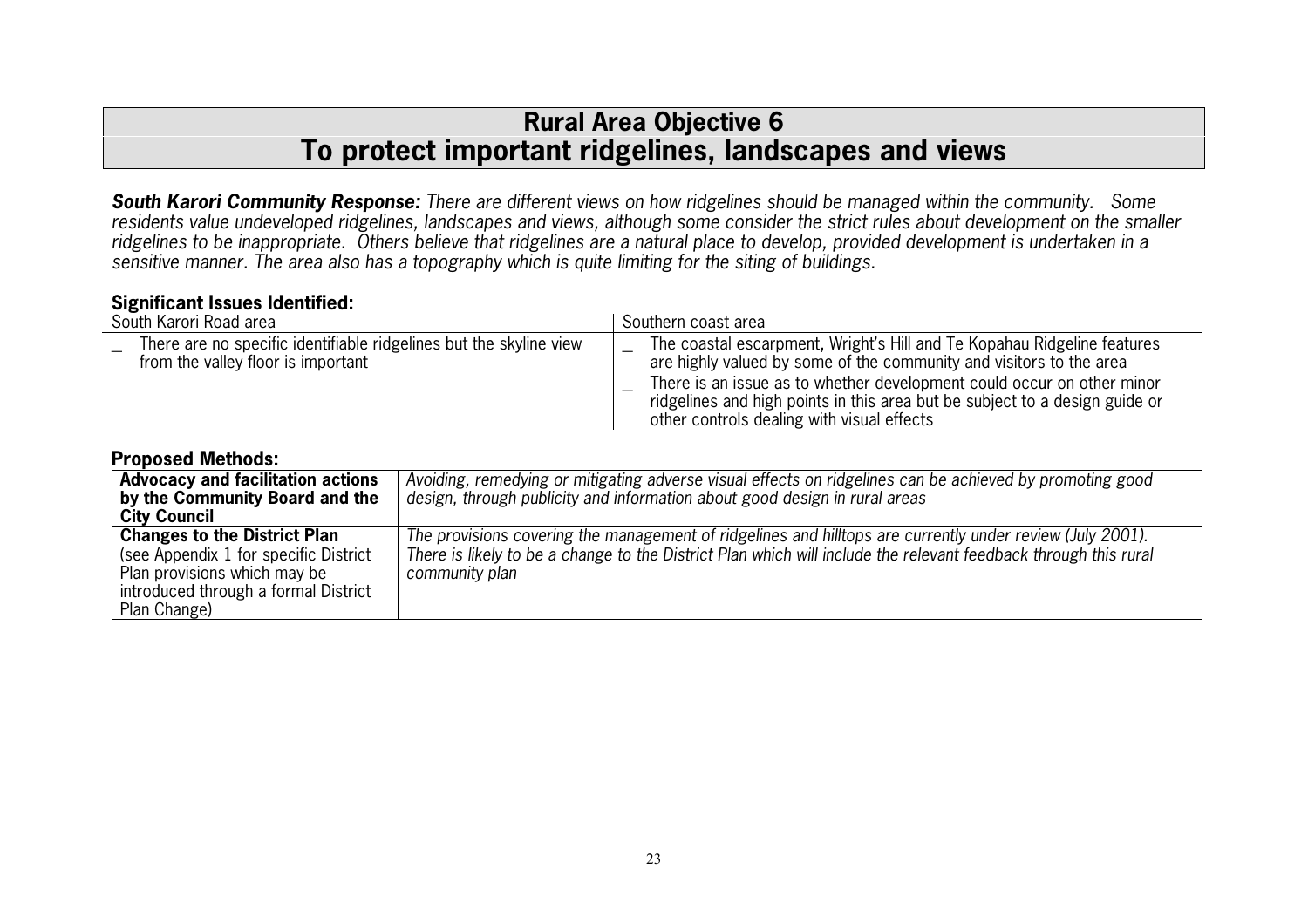### **Rural Area Objective 7 To support the sustainable management of land by private landowners**

*South Karori Community Response:* Landowners take the environment they live in seriously and are not interested in degrading it. Greater flexibility and freedom of choice as to what can be done with the land within the legal parameters is what is desired. People hold good ideas about how the land can be sustainably managed. Wellington City Council needs to be able to support people's initiatives.

| <b>Significant Issues Identified:</b> |  |
|---------------------------------------|--|
| Cauth Karari Daad araa                |  |

| South Karori Road area                                                                                                                                                |                                 | Southern coast area                                                                                                                                                                                                         |
|-----------------------------------------------------------------------------------------------------------------------------------------------------------------------|---------------------------------|-----------------------------------------------------------------------------------------------------------------------------------------------------------------------------------------------------------------------------|
| Current land management appears to be consistent with<br>sustainable management principles and there is a growing desire<br>to foster regeneration and biodiversity   |                                 | Current land management practices are based on sustainable management<br>principles but there is a concern that the ability to do this is restricted by<br>some of the current district plan rules                          |
| <b>Proposed Methods:</b>                                                                                                                                              |                                 |                                                                                                                                                                                                                             |
| The way in which City Council<br>services are provided                                                                                                                |                                 | The Council has an ongoing role to support, through its provision of services such as infrastructure and<br>roading, the sustainable management of land by private landowners                                               |
| <b>Advocacy and facilitation actions</b><br>by the Community Board and the<br><b>City Council</b>                                                                     | practices by private landowners | The Council and Community Board will take opportunities to support and advocate for good land management                                                                                                                    |
| <b>Changes to the District Plan</b><br>(see Appendix 1 for specific District)<br>Plan provisions which may be<br>introduced through a formal District<br>Plan Change) | practices                       | Greater flexibility in providing for subdivision and land use activities should be introduced into the District Plan<br>within a framework which supports and encourages private landowners choosing sustainable management |
| <b>Individual Responsibility</b>                                                                                                                                      |                                 | Landowners have an ongoing responsibility to manage the land sustainably                                                                                                                                                    |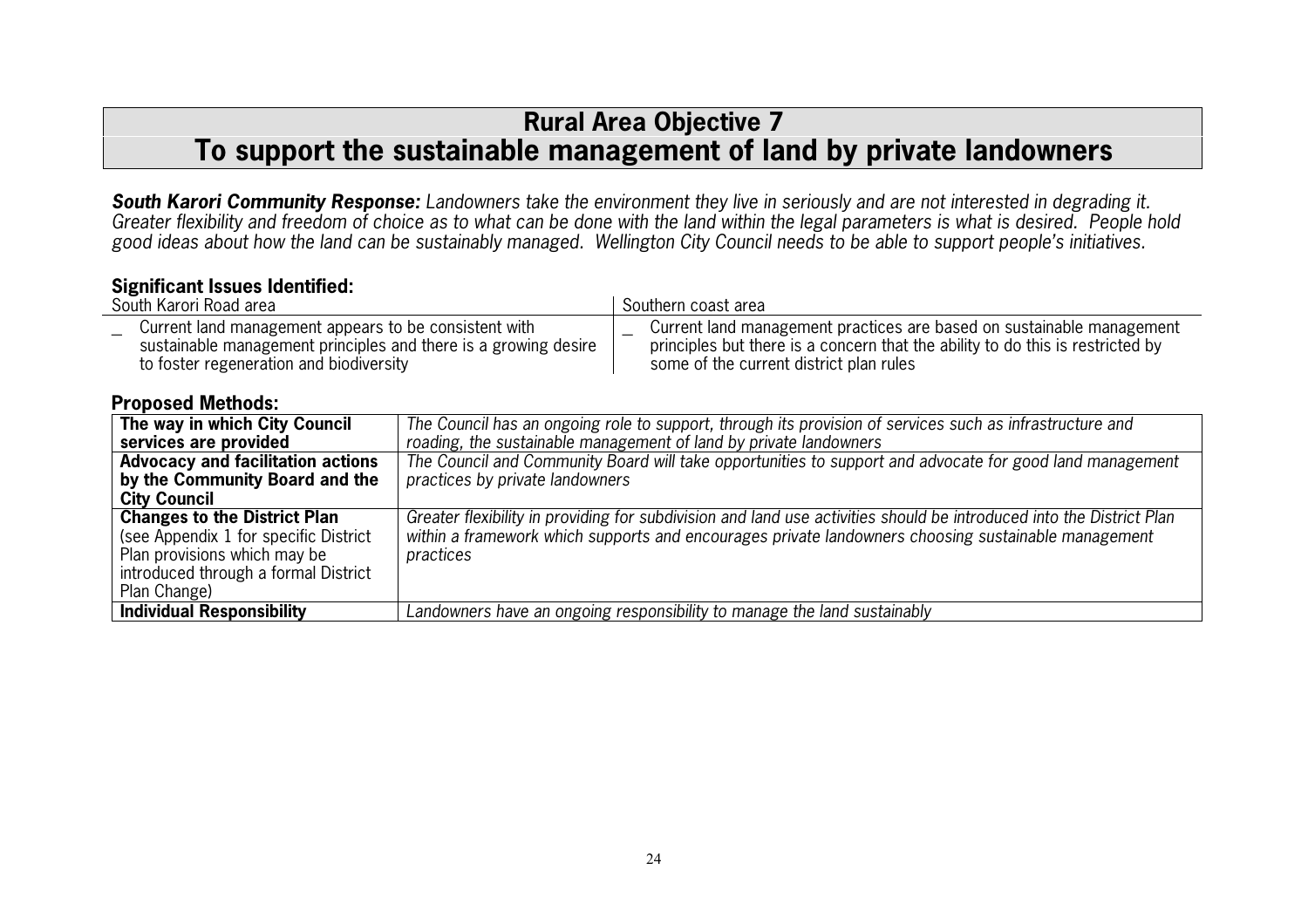### **Rural Area Objective 8 To promote environmentally sustainable water, wastewater and rubbish disposal schemes**

*South Karori Community Response:* The current water supply, rubbish disposal and wastewater management in the area is generally adequate although a number of people feel that a rubbish collection scheme would result in better environmental quality overall.

#### **Significant Issues Identified:**

| South Karori Road area |                                                                                                                                                        | Southern coast area |                                                                                                                                                                                                                |
|------------------------|--------------------------------------------------------------------------------------------------------------------------------------------------------|---------------------|----------------------------------------------------------------------------------------------------------------------------------------------------------------------------------------------------------------|
|                        | There is already a Council wastewater network servicing South<br>Karori Road. It is essential that any additional development<br>utilises this network |                     | Current population levels mean that individual systems to take water and<br>dispose of wastewater and household rubbish are adequate<br>Future development may require the Council to take a role in promoting |
|                        | Water supply and rubbish disposal are currently the<br>responsibility of the land owner                                                                |                     | community schemes where this would be more environmentally sustainable                                                                                                                                         |

| .poou                                    |                                                                                                               |
|------------------------------------------|---------------------------------------------------------------------------------------------------------------|
| The way in which City Council            | The Council has an ongoing role in maintaining the present infrastructure                                     |
| services are provided                    |                                                                                                               |
| The way in which other services          | It is possible that landowners could contract their own rubbish disposal service and this would be encouraged |
| are provided to the community            | where it would be more environmentally sustainable to do so                                                   |
| <b>Advocacy and facilitation actions</b> | The Community Board and the Council each have a role in advocating good practices, particularly in on-site    |
| by the Community Board and the           | disposal of household wastewater and in the disposal of rubbish                                               |
| <b>City Council</b>                      |                                                                                                               |
| <b>Changes to the District Plan</b>      | The District Plan can encourage good practice through assessment criteria for the consideration of water      |
| (see Appendix 1 for specific District    | supply, wastewater disposal and rubbish disposal                                                              |
| Plan provisions which may be             |                                                                                                               |
| introduced through a formal District     |                                                                                                               |
| Plan Change)                             |                                                                                                               |
| <b>Individual Responsibility</b>         | Individuals need to take responsibility for ensuring the individual systems they use are environmentally      |
|                                          | sustainable                                                                                                   |
| <b>Other</b>                             | The Regional Council has objectives, policies and rules which address discharges to land and freshwater       |
|                                          | Building Act requirements are also relevant to the type and standard of individual schemes                    |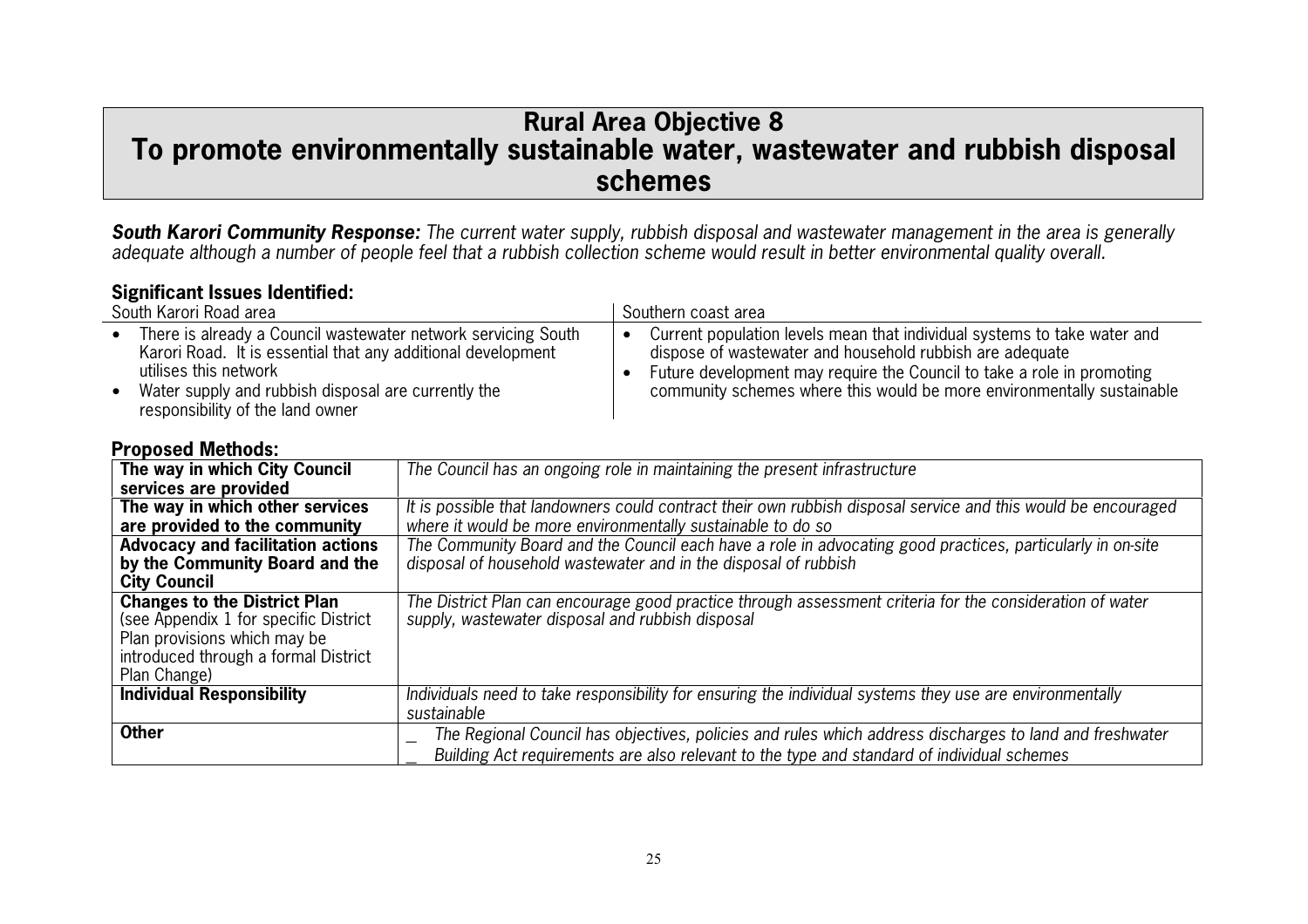

**Western Wastewater Treatment Plant**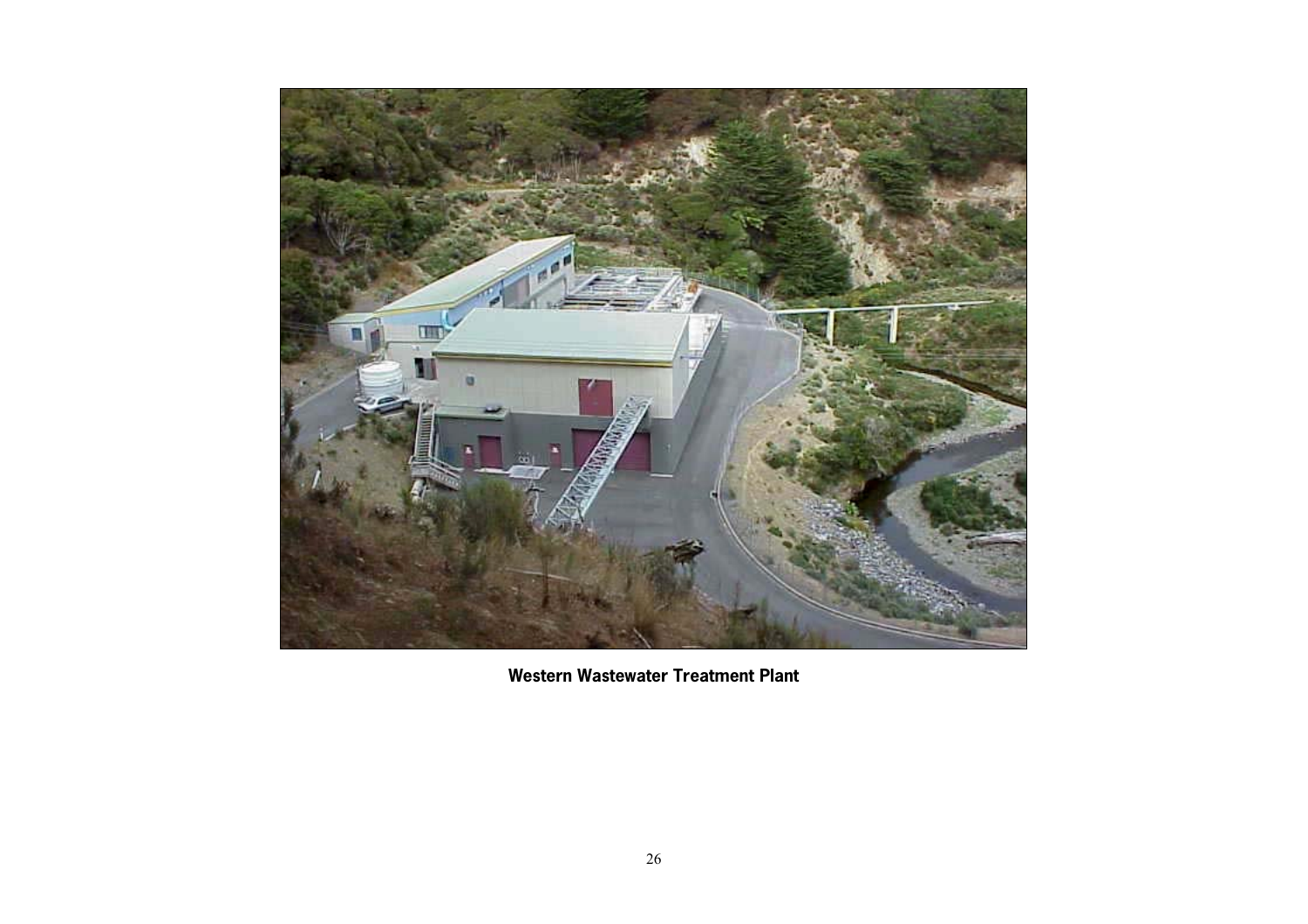### **Rural Area Objective 9 To improve indigenous biodiversity by protecting and enhancing natural features, indigenous vegetation and regenerating bush**

*South Karori Community Response:* Work done at the time of planning the sewage treatment plant suggests that, for that part of the area at least, podocarp/broadleaf forest was extensive. There are a few specimens of original forest here and elsewhere in the area but most of the South Karori area is characterised by areas of advanced regenerating bush and open pastoral land. The areas of regeneration are generally highly valued by residents and visitors. One concern expressed is that people should be very selective about cutting down native vegetation – only enough for a house and outdoor living area. Transpower New Zealand Ltd have indicated that some minor vegetation clearance would be necessary on occasions to allow for additions to existing structures or maintenance. Some landowners are interested in gifting bush covered land to the Nature Heritage Trust.

There are also many different types of birds and plant life, glowworms and wildflowers, and the presence of the speargrass weevil near the coast, all contributing to the unique biodiversity of this area. There is therefore a combination of indigenous and non-indigenous flora and fauna which is appreciated. The area adjoins the Karori Wildlife Sanctuary.

There is a need for effective pest control and protection of regenerating bush in the South Karori area.

| South Karori Road area                                                                                                                                                                                                                           | Southern coast area                                                                                                                                                                                                        |  |
|--------------------------------------------------------------------------------------------------------------------------------------------------------------------------------------------------------------------------------------------------|----------------------------------------------------------------------------------------------------------------------------------------------------------------------------------------------------------------------------|--|
| • The significant regeneration of native bush in the valley is<br>providing a habitat and contributing to the City's biodiversity<br>• There is little current protection against the clearance of<br>vegetation, including alongside the stream | There is considerable potential for this area to contribute to improving<br>indigenous biodiversity<br>There is little current protection against the clearance of vegetation,<br>including alongside the stream and coast |  |
| • Loss of significant remnant vegetation: Jones' bush<br>• Loss of important regenerating vegetation: South Karori valley                                                                                                                        | Protection of significant indigenous vegetation: Warren's bush, Willman's<br>bush<br>Loss of areas that have significant potential for bush regenerating                                                                   |  |

| <b>Advocacy and facilitation actions</b><br>by the Community Board, the<br><b>City Council and the Regional</b><br>Council | The Community Board and City Council will be strong advocates for the protection and enhancement of<br>regenerating bush areas by encouraging willing landowners to use measures such as fencing and<br>covenanting to protect native bush areas |
|----------------------------------------------------------------------------------------------------------------------------|--------------------------------------------------------------------------------------------------------------------------------------------------------------------------------------------------------------------------------------------------|
| <b>Changes to the District Plan</b>                                                                                        | The District Plan needs to be changed to be more proactive in preventing the loss of indigenous vegetation                                                                                                                                       |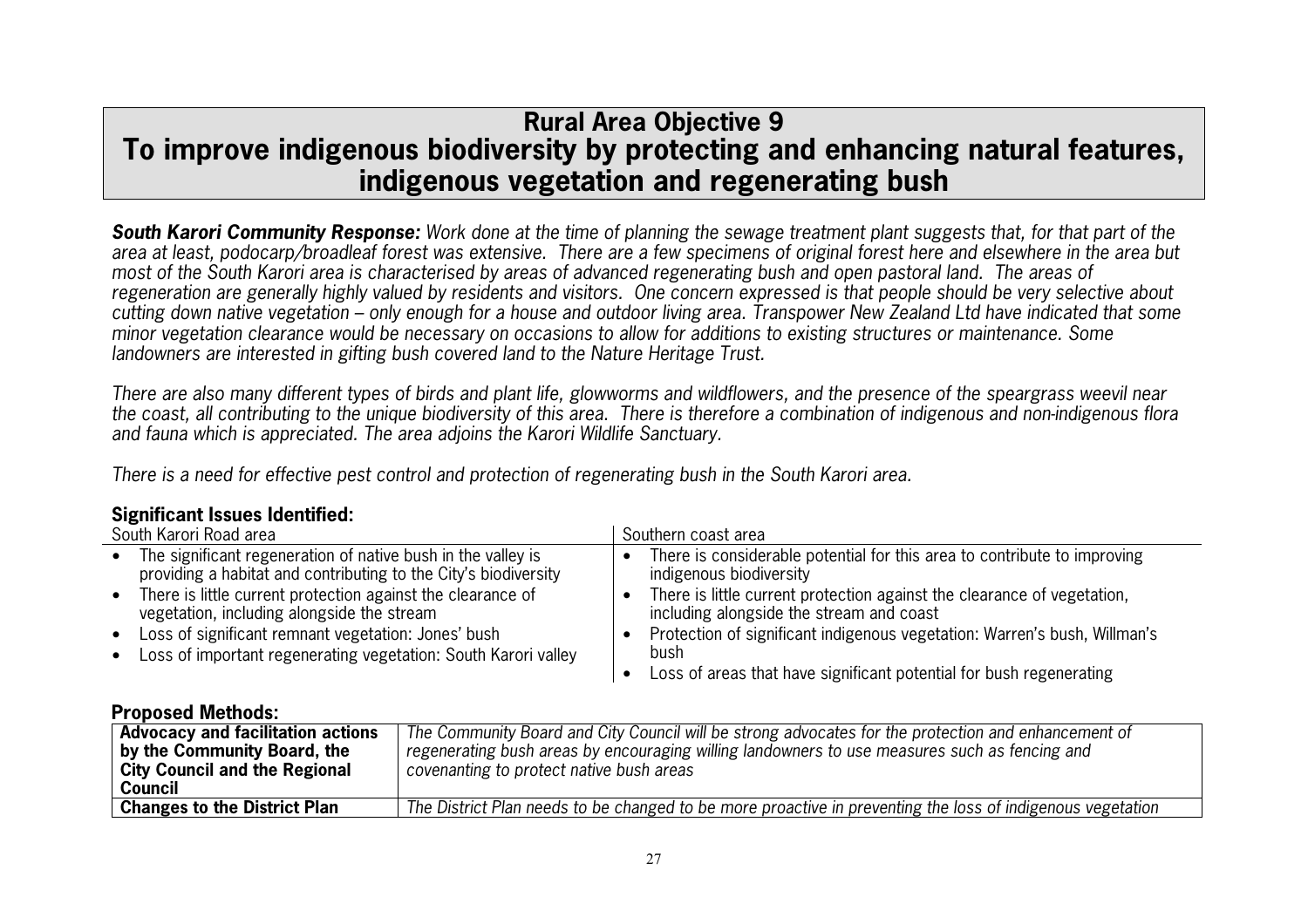| (see Appendix 1 for specific<br><b>District Plan provisions which</b><br>may be introduced through a | and encouraging landowners to protect and enhance regenerating bush. The Department of Conservation<br>have indicated that they would like to work alongside the Council in drafting provisions protecting indigenous<br>vegetation.                                                                                                                                                     |  |  |
|------------------------------------------------------------------------------------------------------|------------------------------------------------------------------------------------------------------------------------------------------------------------------------------------------------------------------------------------------------------------------------------------------------------------------------------------------------------------------------------------------|--|--|
| formal District Plan Change)                                                                         | Any changes to the District Plan would need to recognise the practical necessity for vegetation clearance in<br>certain circumstances, for example clearance necessary to maintain essential utility services                                                                                                                                                                            |  |  |
| <b>Individual Responsibility</b>                                                                     | Everyone has a responsibility for sustaining biodiversity                                                                                                                                                                                                                                                                                                                                |  |  |
| <b>Other</b>                                                                                         | Central Government has reinforced the role of individuals and communities in taking responsibility for halting<br>the decline in New Zealand's indigenous biodiversity and addressing the effects of private land management<br>on indigenous biodiversity. Further guidance is due to come from Central Government that will have an<br>influence over future land management practices |  |  |

### **Rural Area Objective 10 To preserve and enhance the natural character of coastal and riparian environments**

*South Karori Community Response:* The presence of the South Karori Stream and other smaller streams and springs is highly valued for a range of reasons – helping prevent erosion, aesthetic values and fostering of a bird corridor, particularly within the South Karori valley. There has been an indication that fish life in the South Karori Stream is increasing. Some specific threats include the dumping of rubbish and discharges into the South Karori stream further upstream, particular land use activities that could have adverse effects if not properly managed, and the ongoing operation of the sewage treatment plant. The coastal environment is also a key part of the area but is also subject to other management techniques. Any increase in water quality and fish life in streams need to be protected from illegal rubbish dumping; off-road vehicle recreation; unsustainable harvesting and habitat destruction.

Access to the streams is valued by non-residents but has been an issue in the past for some landowners. Some landowners have indicated that they are happy with present informal arrangements allowing members of the public access through their properties for camping, tramping etc. The Council needs to be consistent in its approach to what land it wants adjacent to the stream and whether it is for public access or for ecological/other reasons.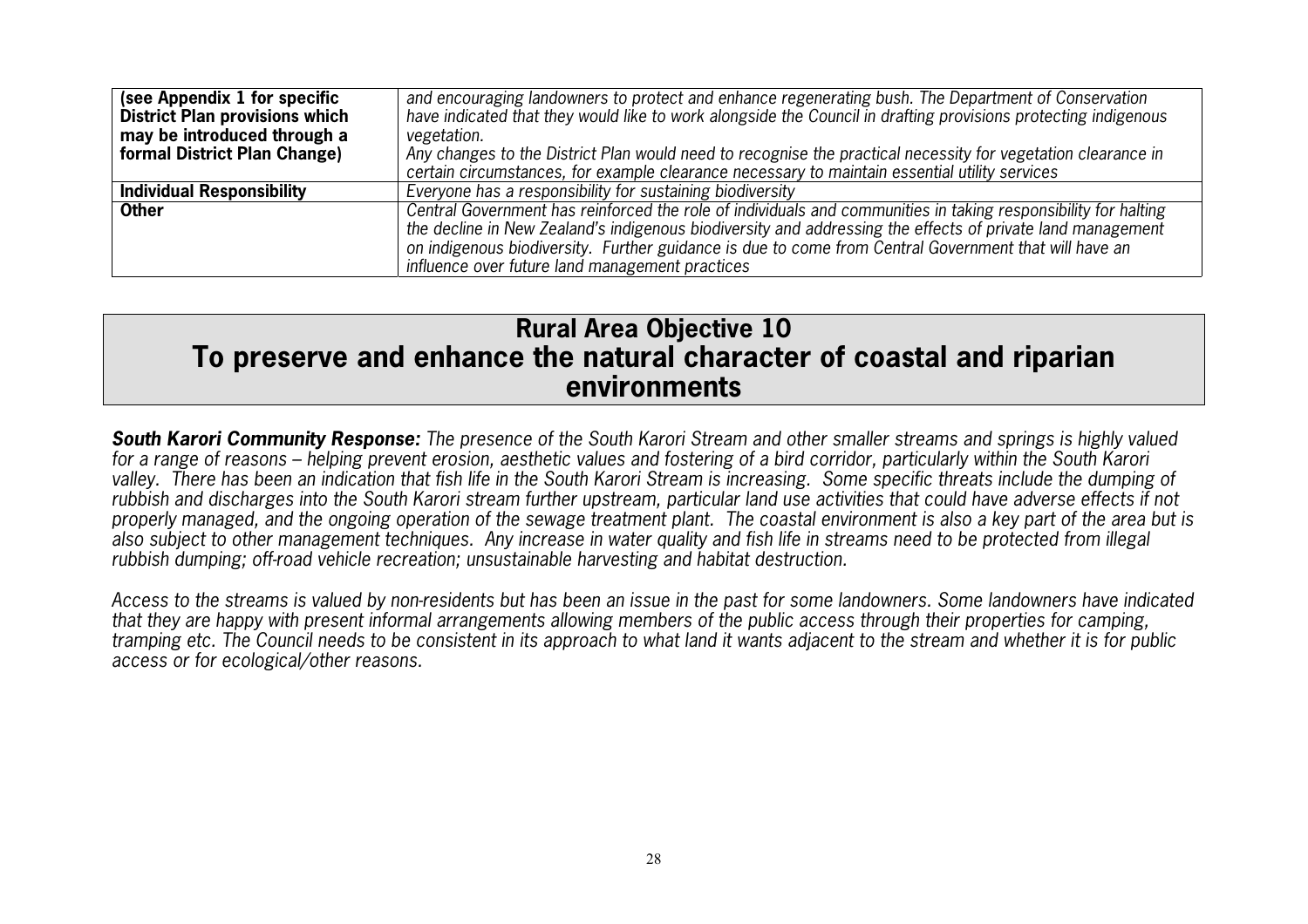### **Significant Issues Identified:**

| South Karori Road area                                                                                                                                                                                                                                                                                                                                                                                                       | Southern coast area                                                                                                                                                                                                                                                                                                                                                                                                                                                                                                                                                                                                                    |
|------------------------------------------------------------------------------------------------------------------------------------------------------------------------------------------------------------------------------------------------------------------------------------------------------------------------------------------------------------------------------------------------------------------------------|----------------------------------------------------------------------------------------------------------------------------------------------------------------------------------------------------------------------------------------------------------------------------------------------------------------------------------------------------------------------------------------------------------------------------------------------------------------------------------------------------------------------------------------------------------------------------------------------------------------------------------------|
| Diverting spring and tributary water supply for household use<br>thereby reducing the minimum flow level of the stream may be<br>an issue if further development takes place<br>Pollution of the stream from runoff upstream, residential<br>activities, agriculture, sewage discharge and transport activities<br>is an ongoing risk<br>There is potential for destruction of riparian zone vegetation<br>around the stream | There is potential for destruction of riparian and coastal vegetation and<br>pollution of coastal waters<br>There are a number of instruments for managing the coastal escarpment<br>and the coastal environment but there is still scope for the protection and<br>enhancement of this area to be reinforced<br>Diverting spring and tributary water supply for household use thereby<br>reducing the minimum flow level of streams may be an issue if further<br>development takes place<br>Pollution of streams from residential activities, agriculture, forestry, sewage<br>discharge and transport activities is an ongoing risk |

| The way in which City Council                                                                                                                                        | The Council has an ongoing role to manage its own operations and activities so as to preserve and enhance                                                                                                                                                                                                                                                                                                                                                                                                                                                                                                                                                                                                                                                                                                                                                                                                                                                      |
|----------------------------------------------------------------------------------------------------------------------------------------------------------------------|----------------------------------------------------------------------------------------------------------------------------------------------------------------------------------------------------------------------------------------------------------------------------------------------------------------------------------------------------------------------------------------------------------------------------------------------------------------------------------------------------------------------------------------------------------------------------------------------------------------------------------------------------------------------------------------------------------------------------------------------------------------------------------------------------------------------------------------------------------------------------------------------------------------------------------------------------------------|
| services are provided                                                                                                                                                | the natural character of the coast and riparian environments                                                                                                                                                                                                                                                                                                                                                                                                                                                                                                                                                                                                                                                                                                                                                                                                                                                                                                   |
| <b>Advocacy and facilitation actions</b>                                                                                                                             | The Community Board and the Council have an advocacy role in promoting good management around                                                                                                                                                                                                                                                                                                                                                                                                                                                                                                                                                                                                                                                                                                                                                                                                                                                                  |
| by the Community Board and the                                                                                                                                       | streams and being involved in initiatives which support the stream and coastal environment                                                                                                                                                                                                                                                                                                                                                                                                                                                                                                                                                                                                                                                                                                                                                                                                                                                                     |
| <b>City Council</b>                                                                                                                                                  |                                                                                                                                                                                                                                                                                                                                                                                                                                                                                                                                                                                                                                                                                                                                                                                                                                                                                                                                                                |
| <b>Changes to the District Plan</b><br>(see Appendix 1 for specific District<br>Plan provisions which may be<br>introduced through a formal District<br>Plan Change) | The District Plan is where rules are stipulated about when esplanade reserves (vested as Council reserve) or<br>esplanade strips (remain in private ownership) are required at the time of subdivision for public access, the<br>protection of conservation values and/or natural hazard mitigation. The purpose of this land is laid down in<br>the Resource Management Act. The current rules in the Wellington City District Plan could be altered to be<br>more specific about priority areas and which instrument is preferred. Alternatively, non-regulatory methods<br>developed within a comprehensive vision may be used in tandem, or even instead of, District Plan provisions,<br>to achieve the objectives outlined above. Such methods may be more effective than rules that require the<br>provision of esplanade land upon subdivision, as subdivision tends to occur on a piecemeal basis. Policy work<br>is currently underway in this area. |
|                                                                                                                                                                      | Some streams within the area are either adjacent to the road which already facilitates public access or<br>involves tributaries which do not meet the 3 metre average width required in the RMA.<br>A decision on what, if any, changes will need to be made to the esplanade provisions of the District Plan will<br>need to be made having regard to other ongoing Council projects of a non-regulatory nature, especially the<br>Bush and Stream Regeneration Plan, and future Council policy regarding access tracks.<br>Further analysis will be required prior to the recommendation of any changes to the District Plan, as to how                                                                                                                                                                                                                                                                                                                      |
|                                                                                                                                                                      | achievement of the vision expressed in the objective above can best be attained.                                                                                                                                                                                                                                                                                                                                                                                                                                                                                                                                                                                                                                                                                                                                                                                                                                                                               |
| <b>Individual Responsibility</b>                                                                                                                                     | Individuals have a responsibility to ensure their actions do not pollute or damage the stream/coastal                                                                                                                                                                                                                                                                                                                                                                                                                                                                                                                                                                                                                                                                                                                                                                                                                                                          |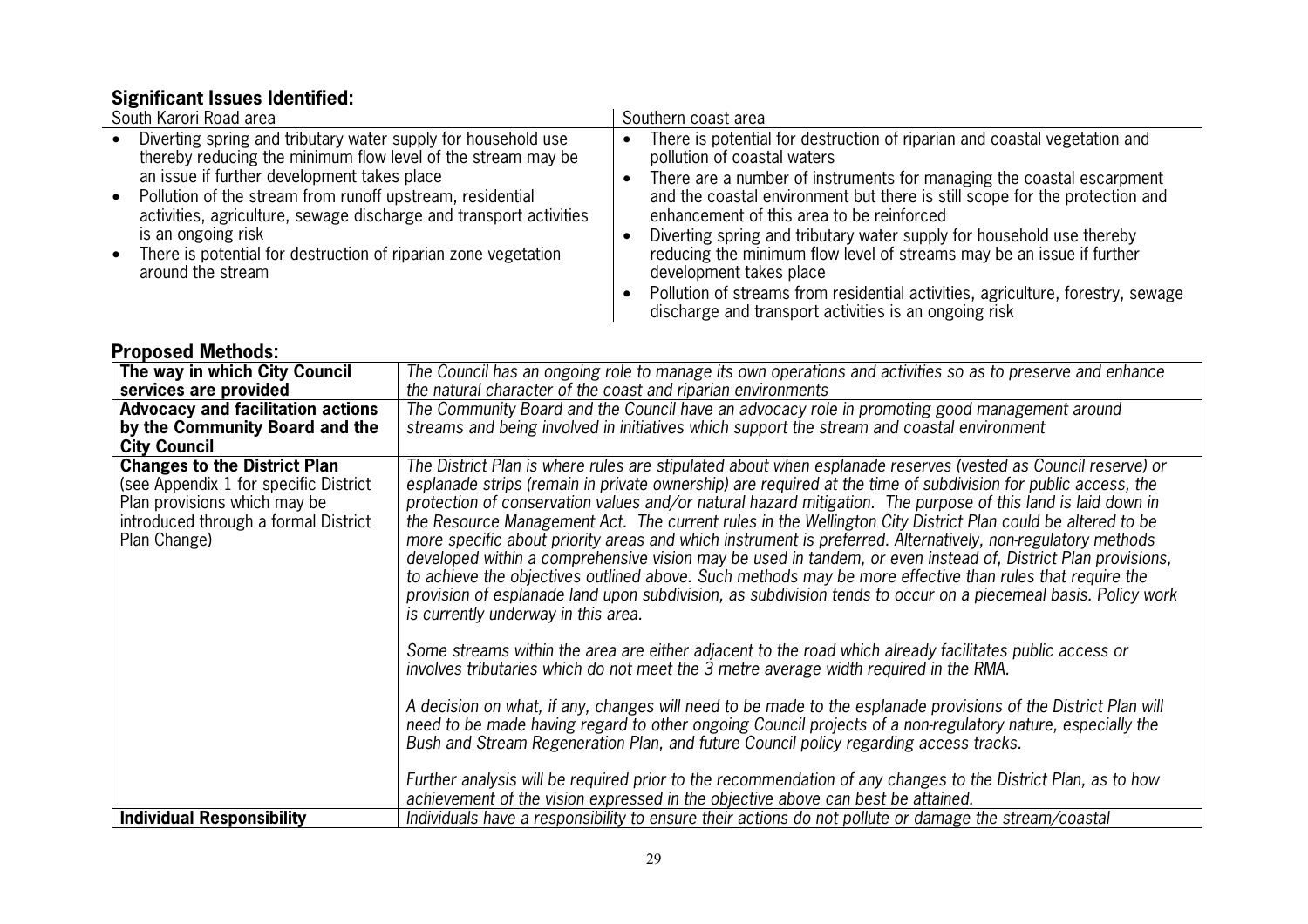|              | environment                                                                                                                                                                                                                                               |
|--------------|-----------------------------------------------------------------------------------------------------------------------------------------------------------------------------------------------------------------------------------------------------------|
| <b>Other</b> | South Coast Management Plan (WCC - still to be finalised following consultation on a Draft Plan)<br>Bush and Stream Regeneration Plan<br>New Zealand Coastal Policy Statement<br>Wellington Regional Policy Statement<br>Wellington Regional Coastal Plan |

### **Rural Area Objective 11 To support a variety of high-quality rural recreational opportunities that do not adversely affect the environment**

*South Karori Community Response:* Current recreational activities within the area include walking/tramping (including connected routes to other parts of the rural area/coast), hunting, diving, fishing, motorsports, horseriding, archery and cycling. There are significant opportunities for further recreational activities in this area, both passive and active, and opportunities for eco-tourism. One suggestion is to facilitate the use of the legal road from the end of the South Makara formed road to the coast for non-motorised access.

The traffic impacts of the Mountain Bike Park on South Karori Road need to be better managed, as should the impact of off-road vehicles on the landscape and stream quality.

#### **Significant Issues Identified:**

| South Karori Road area                                           | Southern coast area                                                         |
|------------------------------------------------------------------|-----------------------------------------------------------------------------|
| Increasing recreational use may result in more traffic and/or    | Public access is currently by permission of landowners or around the coast  |
| $\bullet$                                                        | although there is a large area of Council land on the eastern boundary of   |
| greater conflict between road users                              | the area. There is very little formal public access which may become an     |
| There is a lot of potential for recreational opportunities to be | issue in the future if there is growth in the number of households and more |
| $\bullet$                                                        | interest in the recreational opportunities of this area, both passive and   |
| expanded and developed                                           | active                                                                      |

| <b>Advocacy and facilitation actions</b><br>by the Community Board and the | The Community Board and the Council are in a position to facilitate and encourage recreational use of the<br>area |
|----------------------------------------------------------------------------|-------------------------------------------------------------------------------------------------------------------|
| City Council                                                               |                                                                                                                   |
| <b>Changes to the District Plan</b>                                        | As above, the District Plan could be changed in relation to the public access linkages that could be provided     |
| (see Appendix 1 for specific District)                                     | alongside streams. Other performance standards controlling earthworks and building would also help to             |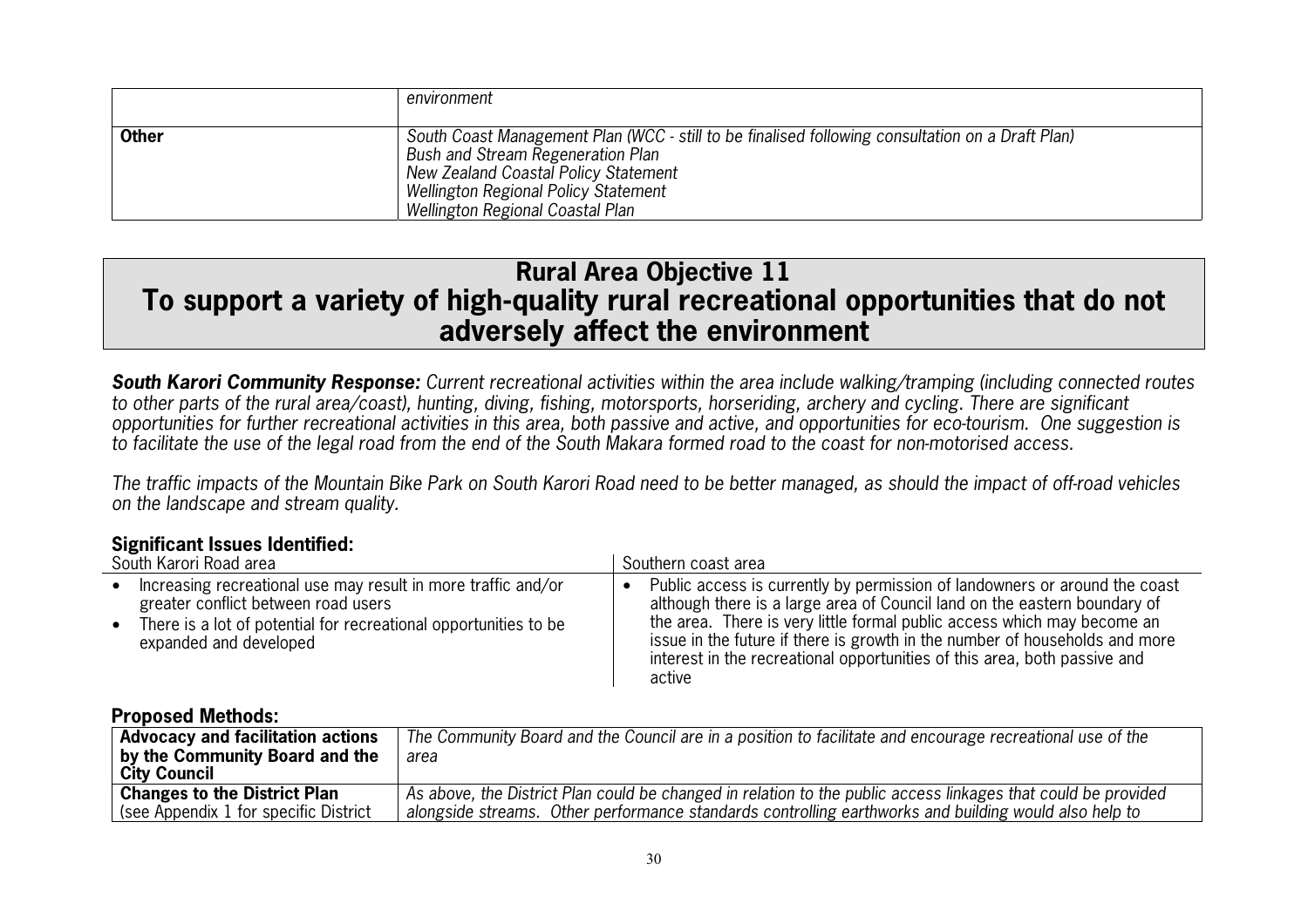| Plan provisions which may be<br>introduced through a formal District<br>Plan Change) | address any potential adverse effects from recreational activities                                         |
|--------------------------------------------------------------------------------------|------------------------------------------------------------------------------------------------------------|
| <b>Individual Responsibility</b>                                                     | Individuals have a responsibility to act with respect if permitted access to private land for recreational |
|                                                                                      | purposes                                                                                                   |
| <b>Other</b>                                                                         | "Capital Spaces" – the Council's Open Space Strategy                                                       |

### **Rural Area Objective 12 To meet, support and enhance the social and economic needs of the rural community through co-operation between the Council and those living and working in the rural area**

*South Karori Community Response:* Owners of larger landholdings should be allowed to subdivide their land as the historic land parcels have now become uneconomical. Limited improvements should be made to rural roads to support an anticipated increase in forestry production, recreational activity and residential population. Such changes in land use activities which improve the area's economic potential should be supported.

### **Significant Issues Identified:**

| South Karori Road area                                                                                                                                                                                                                                                      | Southern coast area                                                                                                                                                                                                                                                                               |  |
|-----------------------------------------------------------------------------------------------------------------------------------------------------------------------------------------------------------------------------------------------------------------------------|---------------------------------------------------------------------------------------------------------------------------------------------------------------------------------------------------------------------------------------------------------------------------------------------------|--|
| A large proportion of properties are primarily residential and not<br>relied upon for an economic return<br>The social needs of residents are generally covered by their<br>proximity to the Karori urban area, their own self-sufficiency and<br>strong community cohesion | Alternative ways of getting an economic return from larger blocks of land<br>are being continually explored as farming becomes a less viable activity<br>The social needs of residents appear to be met although there is potential<br>for isolation and lack of support from the wider community |  |

| The way in which City Council            | The Council has a role in promoting community development and fostering the well-being of city         |
|------------------------------------------|--------------------------------------------------------------------------------------------------------|
| services are provided                    | residents generally                                                                                    |
| The way in which other services          | Private companies or organisations can have quite an influence over social and economic well-being.    |
| are provided to the community            | They will be lobbied or encouraged when key services are needed in the South Karori area               |
| <b>Advocacy and facilitation actions</b> | The Community Board and the Council have a key role in facilitating actions or activities that help to |
| by the Community Board and the           | meet, support and enhance the social and economic needs of the south Karori community                  |
| <b>City Council</b>                      |                                                                                                        |
| <b>Changes to the District Plan</b>      | The purpose of the District Plan is to assist the Council to promote the sustainable management of     |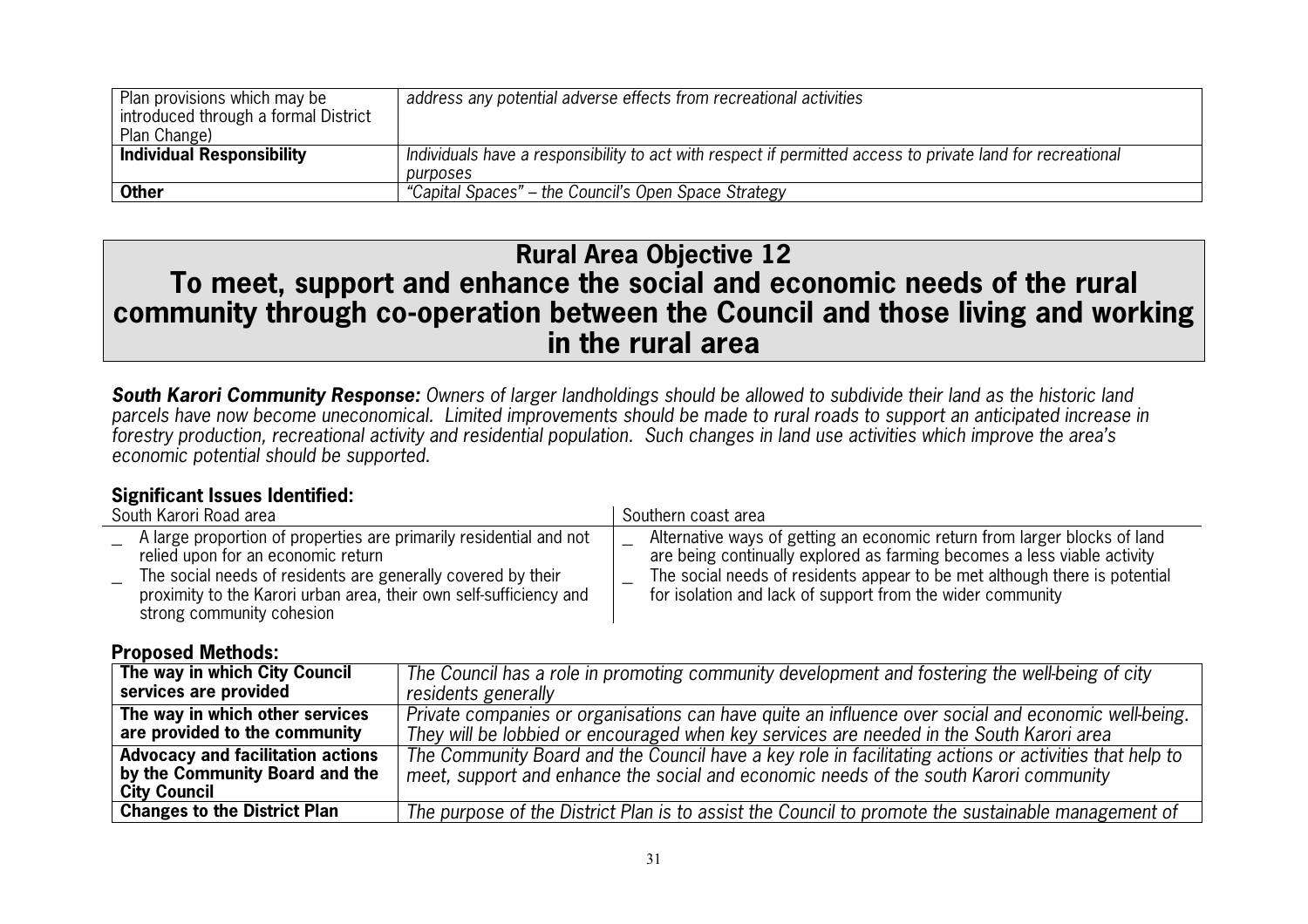| See Appendix 1 for specific District | natural and physical resources in a way, or at a rate, which enables people to provide for their    |
|--------------------------------------|-----------------------------------------------------------------------------------------------------|
| Plan provisions which may be         | social, economic and cultural well being and for their health and safety. The process of developing |
| introduced through a formal District | this community plan has indicated that the District Plan could be changed to reinforce this role    |
| Plan Change)                         |                                                                                                     |

### **Rural Area Objective 13 To meet, support and enhance the economic needs and the rural area's contribution to the Wellington economy**

#### **Significant Issues Identified:**

| South Karori Road area                                                                                                                                                                                 | Southern coast area                                                                                                                                                                                                          |  |
|--------------------------------------------------------------------------------------------------------------------------------------------------------------------------------------------------------|------------------------------------------------------------------------------------------------------------------------------------------------------------------------------------------------------------------------------|--|
| Most people do not make a living from the land. At present<br>there does not appear to be a high level of demand for outside<br>assistance to meet economic needs within the South Karori<br>Road area | The economic needs of the residents and their ability to contribute to the<br>Wellington economy relies, at least in part, on landowner's exploring<br>different ways of making a financial return from large blocks of land |  |

#### **Proposed Methods:**

| Advocacy and facilitation actions | The Community Board and the Council have a key role in facilitating actions or activities that help to |
|-----------------------------------|--------------------------------------------------------------------------------------------------------|
| by the Community Board and the    | meet, support and enhance the economic needs of the south Karori community and facilitate their        |
| <b>City Council</b>               | contribution to the Wellington economy                                                                 |

### **Rural Area Objective 14 To foster a safe environment for those living, working and visiting the rural area**

*South Karori Community Response:* The following general safety issues need to be addressed in the South Karori area: fire danger from gorse growth; conflict between different road users, theft of livestock; sewerage plant truck movements; sewerage plant odour emissions; and trespassing by walkers and cyclists onto private property. In some cases, an increase in the number of households may increase feelings of security and community cooperation on safety issues. It is noted that property and personal safety is not a real concern in the South karori Road area as there is a good neighbourhood watch system. However, there have been quite a few instances of illegal dumping of rubbish by the roadside.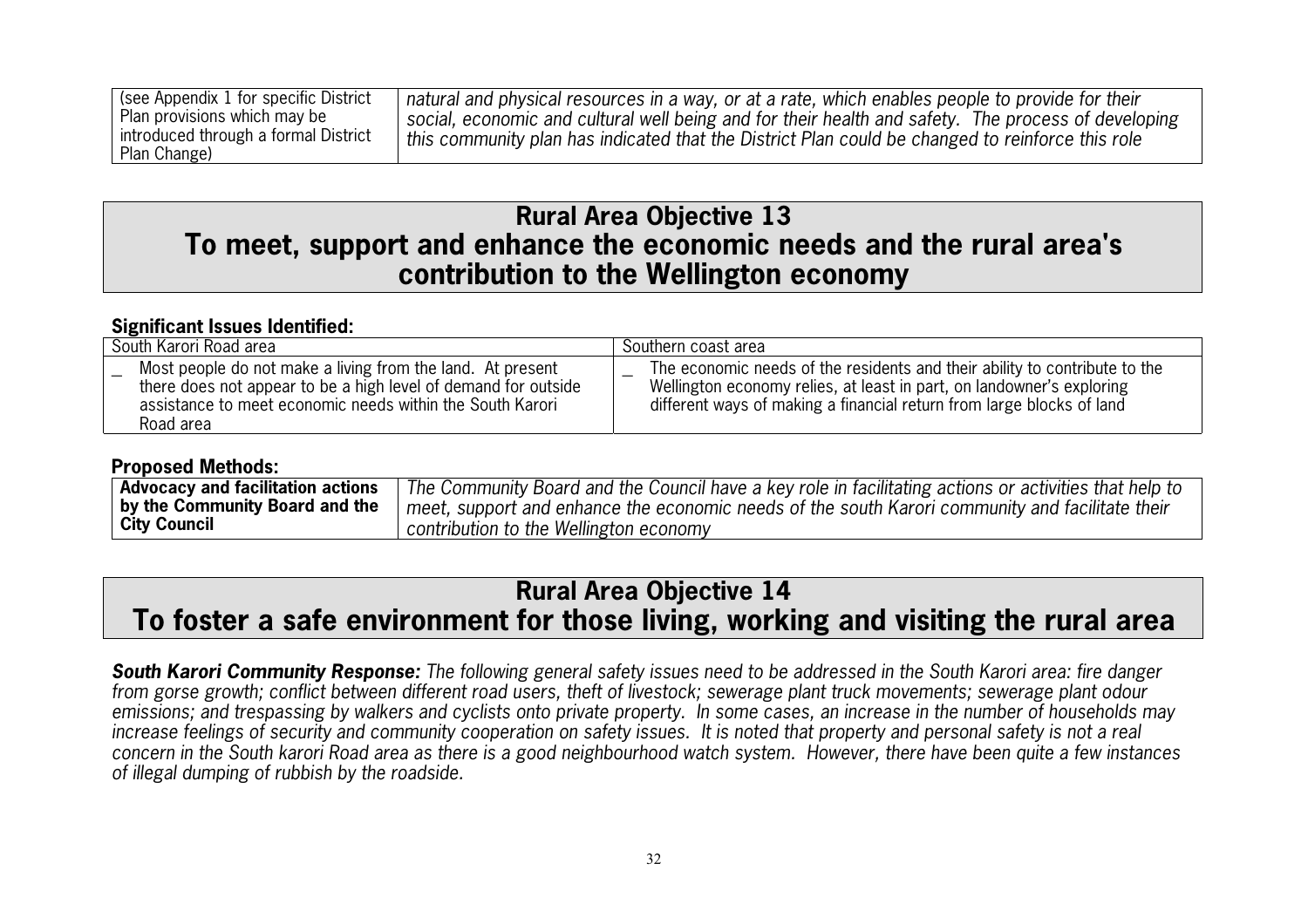### **Significant Issues Identified:**

| South Karori Road area |                                                                                                                                      | Southern coast area |                                                                                                                                    |
|------------------------|--------------------------------------------------------------------------------------------------------------------------------------|---------------------|------------------------------------------------------------------------------------------------------------------------------------|
|                        | • There is an existing and potential fire hazard from vegetation<br>such as forestry and gorse                                       |                     | There is an existing and potential fire hazard from vegetation such as<br>forestry and gorse                                       |
|                        | • Sewerage Treatment Plant trucks create traffic and odour<br>effects                                                                |                     | There is a shaking hazard along the Long Gully fault line<br>Theft of livestock is an issue                                        |
|                        | • There appear to be occasions when the odour effects of the<br>Sewerage Treatment Plant are experienced beyond the site<br>boundary |                     | Public access is sometimes assumed over private land rather than<br>permission being sought. Formalising public access is an issue |
|                        | • There are existing and potential conflicts between road users -<br>motor vehicles, cyclists, pedestrians, horseriders              |                     |                                                                                                                                    |

#### **Proposed Methods:**

| The way in which City Council<br>services are provided                                                                                                               | The Council has a duty to ensure the provision of services provides for a safe environment and also that the<br>way in which services are delivered is within health and safety requirements. The Council is also responsible<br>for the efficient and safe operation of the sewage treatment plant            |
|----------------------------------------------------------------------------------------------------------------------------------------------------------------------|----------------------------------------------------------------------------------------------------------------------------------------------------------------------------------------------------------------------------------------------------------------------------------------------------------------|
| <b>Advocacy and facilitation actions</b><br>by the Community Board and the<br><b>City Council</b>                                                                    | Encouraging individuals to act responsibly to improve safety for all is an important role for the Community<br>Board, the Council and other key agencies                                                                                                                                                       |
| <b>Changes to the District Plan</b><br>(see Appendix 1 for specific District<br>Plan provisions which may be<br>introduced through a formal District<br>Plan Change) | Existing DP provisions have a role in helping to foster a safe environment through objectives, policies and<br>rules. These could be enhanced in the future to support the South Karori environment. Changes to the<br>District Plan are also appropriate when more information is known about natural hazards |
| <b>Individual Responsibility</b>                                                                                                                                     | Individuals have a responsibility to act safely and consider the safety of others in their actions                                                                                                                                                                                                             |

### **Rural Area Objective 15 To promote opportunities for the Council and mana whenua to work in partnership on rural issues**

*Iwi Response:* The area is of high importance for a range of reasons and the relationship is an ongoing one, not just historic. Management of the coast, water and discharges to each are particular issues. Education is a key way in which iwi associations with the area can become more widely known and appreciated.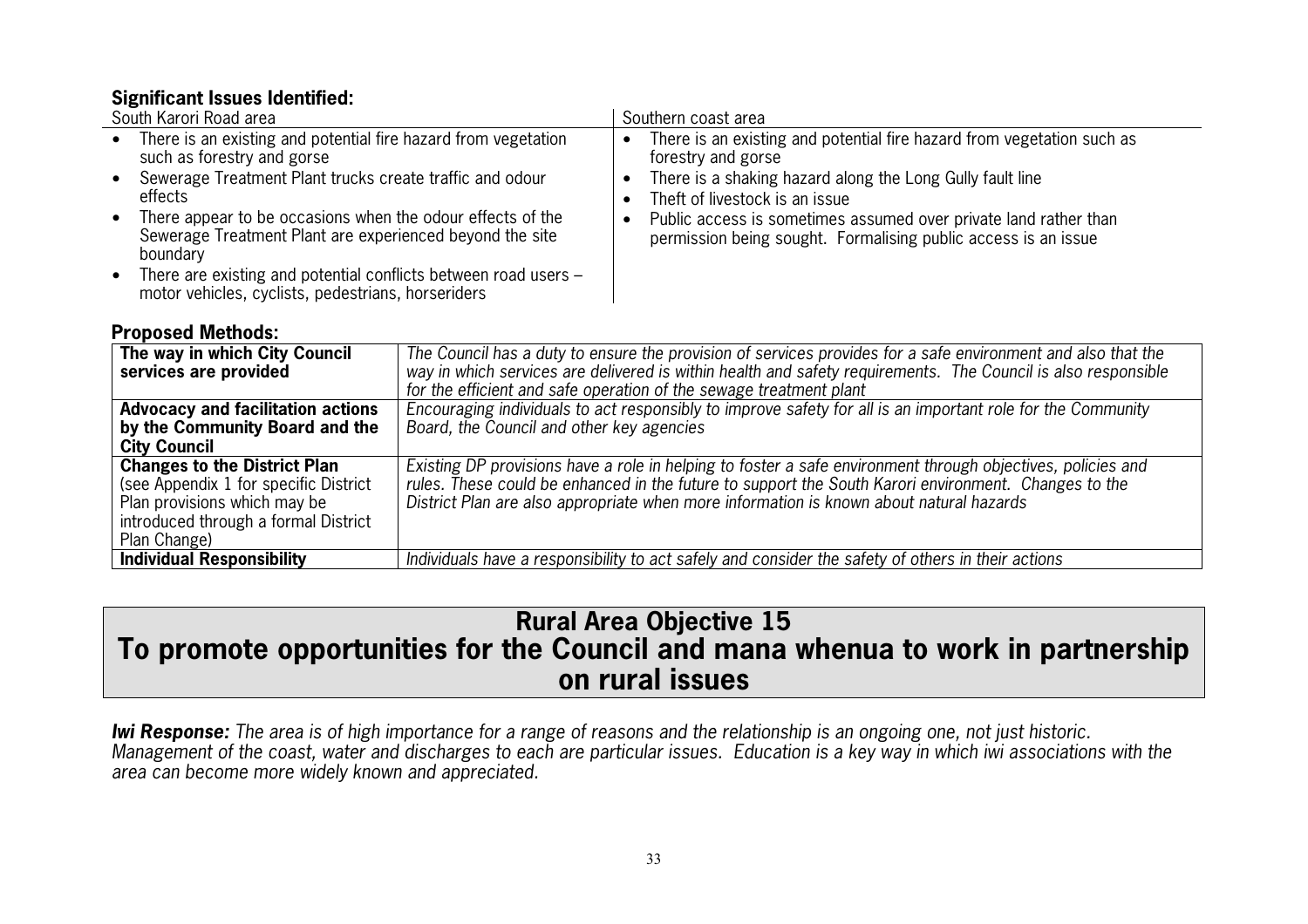*WCC Response:* Ongoing consultation and strengthening of the relationship between the Council and its Treaty Partners is integral to the sustainable management of natural and physical resources in this area. It is hoped that, through this ongoing rural community plan process, an overall appreciation for the cultural and spiritual values associated with this area is enhanced and developed further.

### **Significant Issues Identified:**

| South Karori Road area                                                                                                                                                   |                                                                                                                                                                                                                                                |                        | Southern coast area                                                                                                                                                                                                                                                                                                                   |  |  |
|--------------------------------------------------------------------------------------------------------------------------------------------------------------------------|------------------------------------------------------------------------------------------------------------------------------------------------------------------------------------------------------------------------------------------------|------------------------|---------------------------------------------------------------------------------------------------------------------------------------------------------------------------------------------------------------------------------------------------------------------------------------------------------------------------------------|--|--|
| The integrity of the stream in terms of water quality and its<br>historic value and associations is very important<br>Discharges to the land and water are a key concern |                                                                                                                                                                                                                                                | $\bullet$<br>$\bullet$ | The coast is of huge significance, including its role as a linkage point from<br>the interior to the sea and across to the top of the South Island<br>The integrity of high points and their significance in terms of cultural<br>associations, strategic sites and transport routes needs to be incorporated<br>into decision-making |  |  |
| <b>Proposed Methods:</b>                                                                                                                                                 |                                                                                                                                                                                                                                                |                        |                                                                                                                                                                                                                                                                                                                                       |  |  |
| <b>Advocacy and facilitation actions</b><br>by the Community Board and the<br><b>City Council</b>                                                                        | The Council has a role in assisting in the dissemination of knowledge about the cultural importance of this<br>area and in reinforcing its own role as a Treaty Partner in the management of the natural and physical<br>resources of the area |                        |                                                                                                                                                                                                                                                                                                                                       |  |  |
| <b>Changes to the District Plan</b><br>(see Appendix 1 for specific District<br>Plan provisions which may be<br>introduced through a formal District<br>Plan Change)     |                                                                                                                                                                                                                                                |                        | The District Plan currently recognises and provides for sites of significance in this area. The District Plan will<br>be responsive to new information that requires any changes or additions to be made                                                                                                                              |  |  |